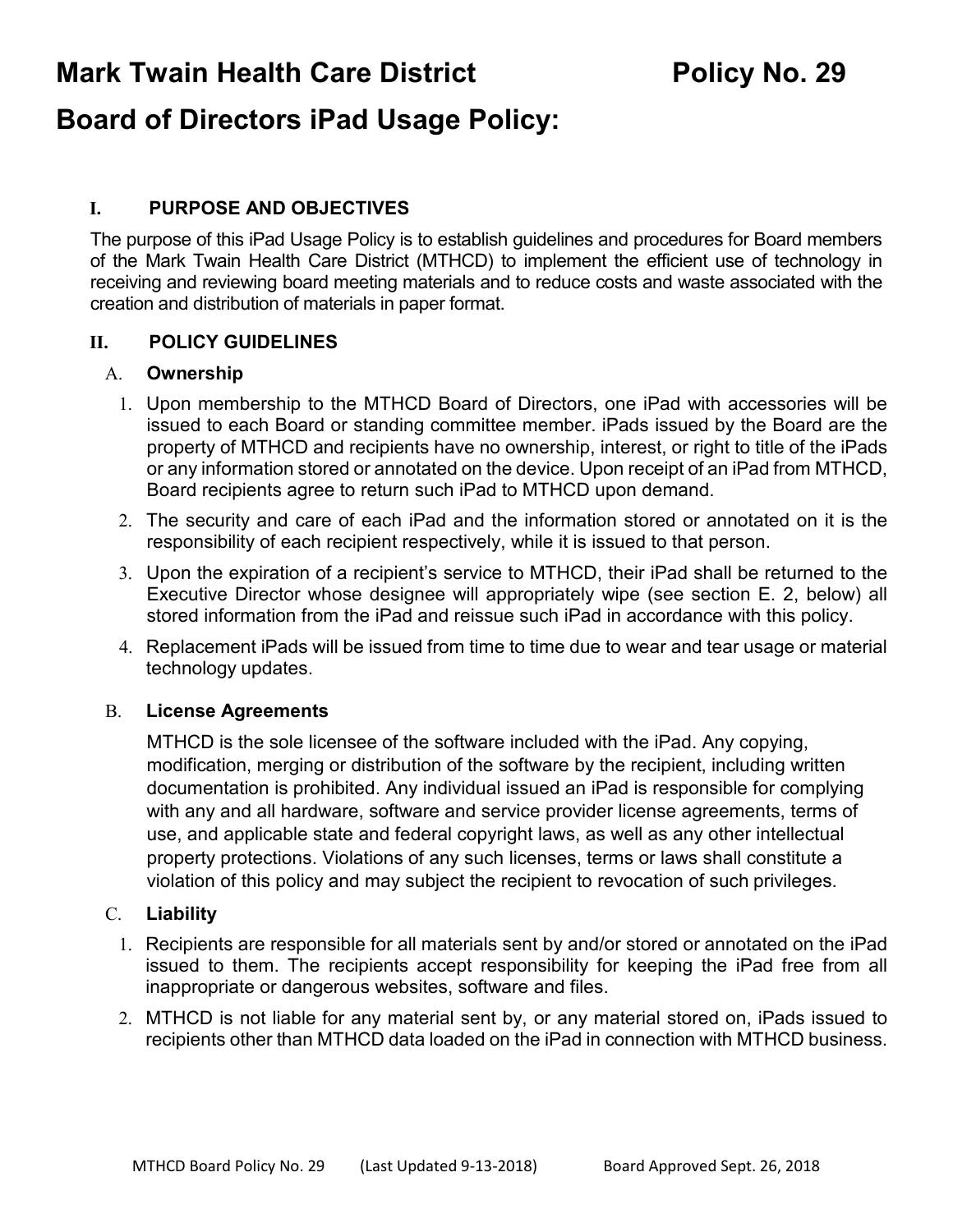# D. **Acceptable Use**

- 1. MTHCD only authorizes use of its iPads in a manner that supports its mission.
- 2. Personal use is permissible, but it may not interfere with the Board's mission or interfere with or negatively impact any other person's or entity's rights, nor conflict with any laws, or District policies.
	- a. Notwithstanding the above, MTHCD iPads are not to be used for personal profit or non-profit business purposes, including but not limited to advertising, rentals, selling or buying goods or services or solicitations.
	- b. MTHCD iPads are not to be used for any illegal activities, including, but not limited to the storage or transmission of copyrighted materials not in the name of MTHCD or the recipient.
- 3. Installation of any applications on an issued iPad is prohibited without prior authorization by the Executive Director.

# E. **Loss or Damage**

- 1. Recipients are responsible for the safety and security of their assigned iPads.
- 2. Theft or loss of, or damage to, a MTHCD iPad must be reported immediately to the Executive Director. In any of these instances, such iPad will be remotely wiped for the purpose of removing any sensitive or confidential data. MTHCD is not responsible for any loss, cost or harm resulting from the wiping of any data or information stored on the iPad. Wiped, for purposes of this policy, means to erase all information.
- 3. Recipients must not modify, upgrade or attempt to repair iPads issued under this policy without the express advance permission of the MTHCD Executive Director.

# F. **Internet Access**

MTHCD will provide iPad recipients with internet access through Wi-Fi only; no data plan will be provided.

# G. **Acceptance**

- 1. Eligible individuals may in their discretion, decline acceptance of an iPad. In such instance, that individual may receive Board meeting materials for regular, special and committee meetings on paper.
- 2. Individuals who decline use of an iPad shall not be entitled to any other form of equipment in replacement of the iPad.
- 3. All individuals who accept an iPad from MTHCD agree and acknowledge, without restriction or reservation, that any information contained in such iPad, is potentially subject to the Public Records Act.

I acknowledge that I have received, read, and understand the iPad Usage policy of Mark Twain Health Care District.

Eligible Individual Signature **Date** Date **Date**